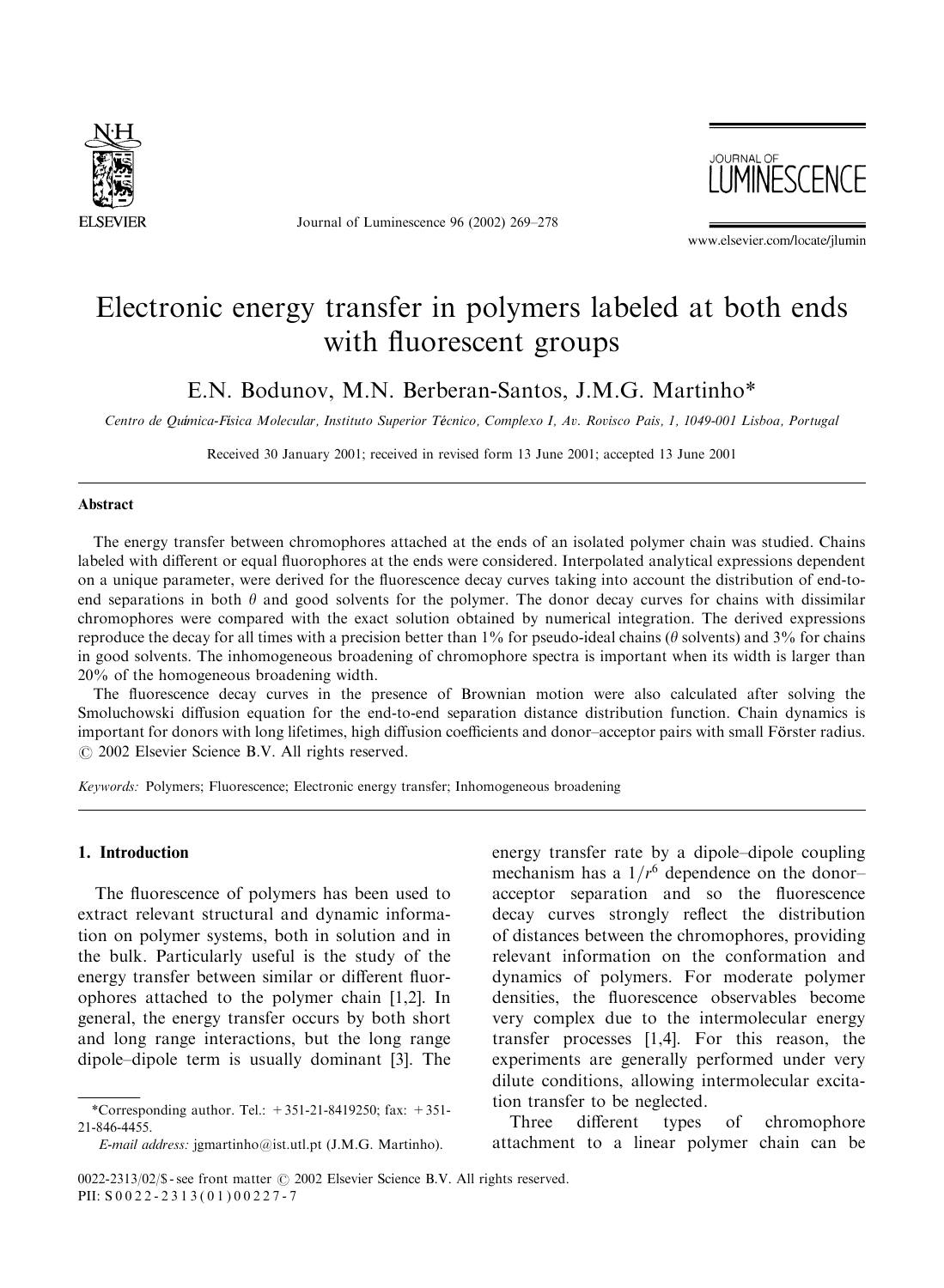considered: The simplest case consists of polymers with simply one donor and one trap chromophores [5,6]. Fluorescent tagged polymers synthesized from macromolecules with functional groups of much different reactivity towards the donor and traps and some biomolecules belong to this category. The second case consists of donor and trap chromophores randomly distributed among the sites of each polymer chain [1,4,6–11]. The occupancy of a particular site is independent of the type and number of chromophores substituted at other sites. Such polymers can be synthesized by esterification of long chain dialcohols with acids (containing a donor or a trap) that have equal reactivity towards the alcohol. The third and last case consists of polymers with a regular distribution of donor chromophores along the chains, while the acceptor distribution is random [1,2,12– 14]. The aromatic vinyl polymers with very low concentration of excimer forming sites (traps) belong to this group.

The aim of this work is to study the direct incoherent energy transfer from an electronic excited fluorophore at one polymer chain end to a similar or different molecule at the opposite end. Interchain transfer events are neglected, which supposes the use of very dilute solutions. It was also assumed that the polymer adopts a coil conformation with known end-to-end distance distribution function for both  $\theta$  and good solvents and that the energy transfer occurs by a dipole– dipole coupling mechanism. First, the influence of the end-to-end chain distance distribution function was studied, considering an immobile chain during the energy transfer events (static transfer). Next, chain dynamics is introduced using a Smoluchowski diffusion equation for the chain end-to-end distance distribution function of a harmonic spring chain (dynamic transfer).

## 2. Static energy transfer

#### 2.1. Donor-to-acceptor energy transfer

The energy transfer rate between a donor and an acceptor separated by a distance  $r$ , and considering only the dipole–dipole interaction term, is given by

$$
w(r) = \frac{1}{\tau} \left(\frac{R_0}{r}\right)^6,\tag{1}
$$

where  $R_0$  is the Förster radius and  $\tau$  the fluorescence lifetime of a donor in the absence of acceptors. For a polymer chain with a donor at one end and an acceptor at the other one and neglecting the back transfer, the number density of donor excited molecules obeys the rate equation

$$
\frac{\mathrm{d}}{\mathrm{d}t}p(r,t) = -w(r)p(r,t). \tag{2}
$$

The intrinsic processes of deactivation of the donor are not considered because they are independent of the transfer events and can be included by multiplication of the final expressions by the intrinsic donor decay,  $exp(-t/\tau)$ . For a constant chain end-to-end distance, the integration of Eq. (2) gives

$$
p(r,t) = p(r,0) \times \exp[-tw(r)],\tag{3}
$$

where  $p(r, 0)$  is the initial density of donor excited molecules. However, as the polymer is polydisperse and several conformation chains with different end-to-end distances exist in solution, Eq. (3) should be averaged. Considering a monodisperse polymer with  $N$  statistical segments and end-to-end distance distribution function,  $q_N(r)$ , the averaged excited donor density, for  $p(r, 0) =$  $1.0<sub>i</sub>$  is

$$
p(t) = 4\pi \int_0^\infty r^2 g_N(r) e^{-t w(r)} dr.
$$
 (4)

The conformation of a polymer in solution varies with temperature. At the  $\theta$  temperature the attraction and repulsion between polymer segments cancel out, the second virial coefficient vanishes and the behavior of the polymer becomes ideal. The solvent at this temperature is named a  $\theta$ solvent for the polymer, and the end-to-end distance distribution function is given by [5,15]

$$
g_N(r) = A_1 \exp(-B_1 r^2) \tag{5}
$$

with

$$
A_1 = \left(\frac{3}{2\pi \langle R_N^2 \rangle}\right)^{3/2}; \quad B_1 = \frac{3}{2 \langle R_N^2 \rangle}. \tag{6}
$$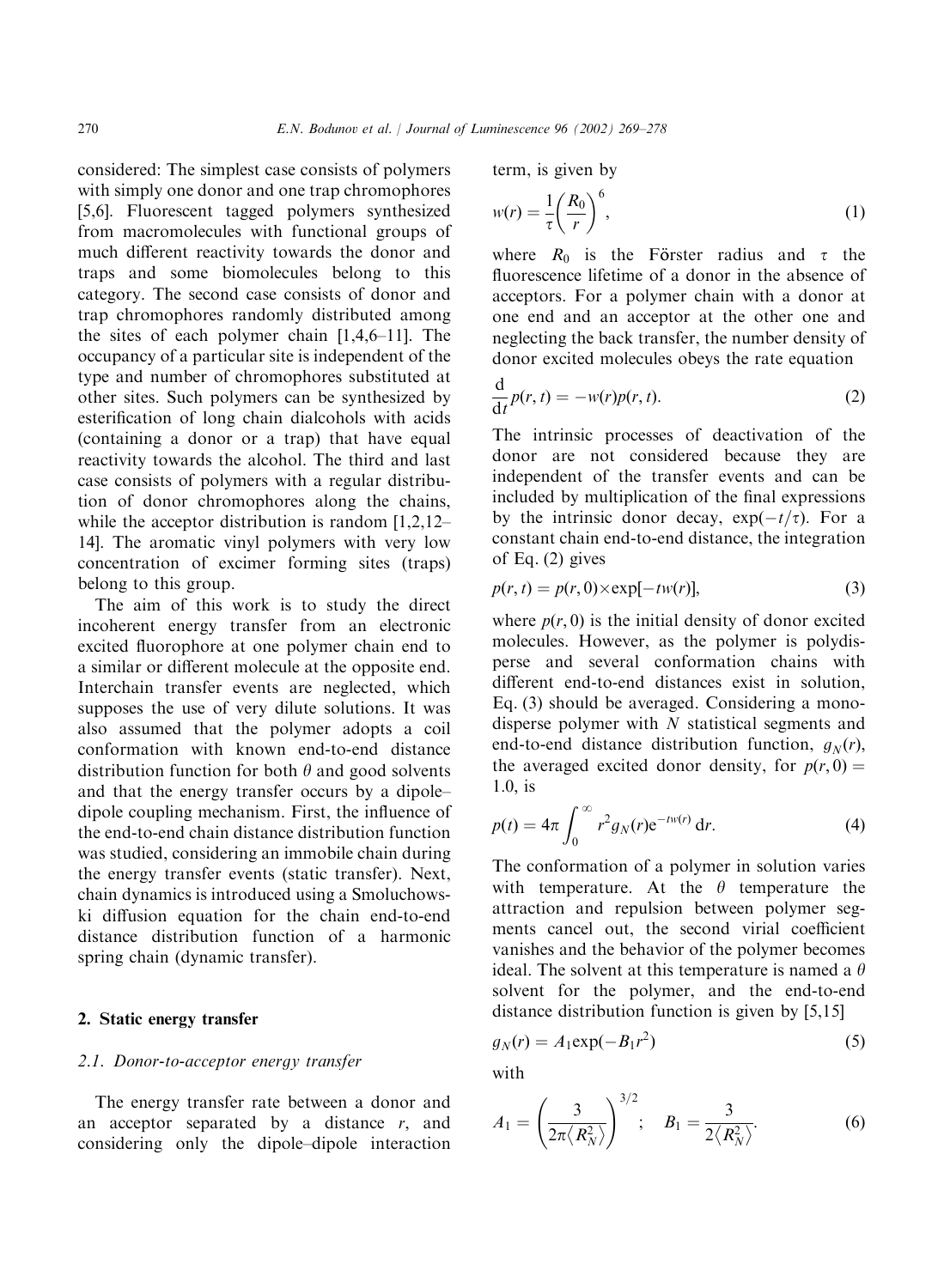In a good solvent the chain is expanded due to the dominance of the polymer segment–segment repulsion (exclude volume effects), being the chain conformation described by a self-avoiding walk (SAW) in a lattice. The distribution function is no more Gaussian, being then

$$
g_N(r) = A_2 r^{5/18} \exp(-B_2 r^{5/2})
$$
 (7)

with

$$
A_2 = 0.289058 / \langle R_N^2 \rangle^{59/36};
$$
  
\n
$$
B_2 = 1.22271 / \langle R_N^2 \rangle^{5/4},
$$
\n(8)

where  $\langle R_N^2 \rangle$  is the average square end-to-end distance  $(\langle R_N^2 \rangle = N^2)$  for a pseudo-ideal chain and  $\langle R_N^2 \rangle = N^{6/5}l^2$  for a SAW chain), l is the statistical segment length (Kuhn length).

Fig. 1 shows the distribution function,  $q_N(r)$ versus the reduced distance  $x = r/$  $\frac{1}{\sqrt{2}}$  $\sqrt{\langle R_N^2 \rangle}$  for both a pseudo-ideal (Eq. (5)) and a SAW chain (Eq. (7)). These distribution functions reproduce well (within 2%) the computer-simulation data and

their accuracy is in general sufficient to describe the conformations of real polymer chains [15].

Inserting Eq.  $(5)$  into Eq.  $(4)$  and using the new variable of integration  $y = \frac{3}{2}r^2 / \langle R_N^2 \rangle$ , we obtain for the pseudo-ideal chain

$$
p_{\rm id}(t) = \frac{2}{\pi^{1/2}} \int_0^\infty y^{1/2} \exp\left(-y - \frac{27T}{8y^3}\right) \mathrm{d}y \tag{9}
$$

with

$$
T = \frac{R_0^6}{\left\langle R_N^2 \right\rangle^3} \frac{t}{\tau}.
$$
 (10)

Eq. (9) depends on a single parameter,  $T$ . The integral was evaluated by the method of steepest descendent [5] and the asymptote for long times,  $(t/\tau \gg 1)$ , obtained as

$$
p_{\rm id}(t \to \infty) \propto T^{1/4} \exp(-2^{5/4} T^{1/4}). \tag{11}
$$

Taking into account this asymptotic form and the decay limits of Eq. (9) for initial and long times, the interpolation equation

$$
p_{\rm id}(t) = (1 + bT^{1/4}) \exp(-2^{5/4} T^{1/4}) \tag{12}
$$



Fig. 1. Plot of the end-to-end separation distribution functions for an ideal (-----) and a SAW (......) polymer chains versus  $x =$ r/ $\sqrt{\langle R_N^2 \rangle}$ .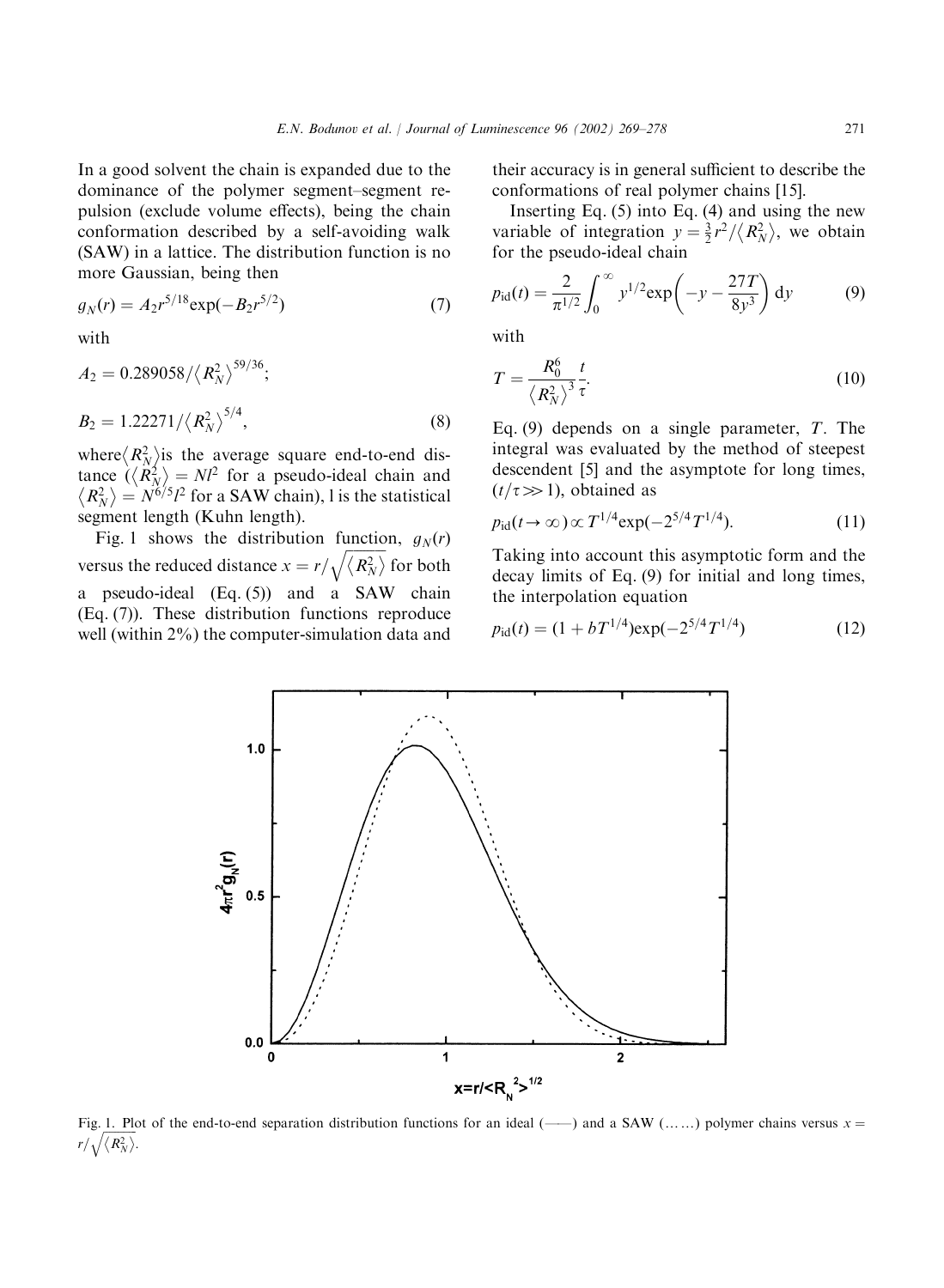was used in a linear least-squares fit to the numerical values to calculate the best value of *b*. The best value of *b* was 2.45. Therefore, an approximate decay lawthat replaces Eq. (9) is

$$
p_{\rm id}(t) = (1 + 2.45T^{1/4}) \exp(-2^{5/4}T^{1/4}). \tag{13}
$$

This equation describes well the decay for all times with a precision better than  $1\%$ .

For a chain with excluded volume interactions (SAW chain),

$$
p_{SAW}(t) = \frac{1}{\Gamma(1 + 14/45)}
$$
  
 
$$
\times \int_0^\infty y^{14/45} \exp\left[-y - \left(\frac{\Gamma(19/9)}{\Gamma(59/45)}\right)^3 \frac{T}{y^{12/5}}\right] dy,
$$
 (14)

where  $y = B_2 r^{5/2}$ . Working similarly as for the case of the Gaussian chain, the interpolation formula

$$
p_{SAW}(t) = (1 + 1.75T^{73/306}) \exp(-2.1122T^{5/17})
$$
\n(15)

was obtained. Eqs. (13) and (15), after being multiplied by  $exp(-t/\tau)$ , can be used to fit the experimental decays. These analytical expressions have great advantages over the integral Eqs. (9) and (14), because the calculation of the integral is avoided in each step of the fitting procedure to the experimental decays. In the past both numerical integration [6] and its asymptotic forms for long times  $(t/\tau \gg 1)$  [5] were used. By fitting the experimental donor decays, it is possible to recover  $\langle R_N^2 \rangle$  and predict the quality of the solvent to the polymer. However, the solution of this problem is not trivial, because the shape of the decay predicted by Eqs. (13) and (15) is identical (see Fig. 2). A better discrimination procedure can be envisaged if polymer chains of several molecular weights are studied. In this case the power law dependence of  $\frac{1}{2}$  $\sqrt{\langle R_N^2 \rangle}$  with the degree of polymerization gives a different exponents for  $\theta$  solvents  $(0.5)$  and good solvents  $(0.6)$ .

## 2.2. Donor-to-donor transfer

We will consider now the case of a chain both ends labeled with the same flurophore. The decay of the donor is described by the following



Fig. 2. Fluorescence donor decay,  $p(T)$  for pseudo-ideal (----) and a SAW (......) polymer chains versus  $T = \left(R_0^6 / \langle R_N^2 \rangle^3\right) t/\tau$ , from Eqs. (9) and (14), respectively.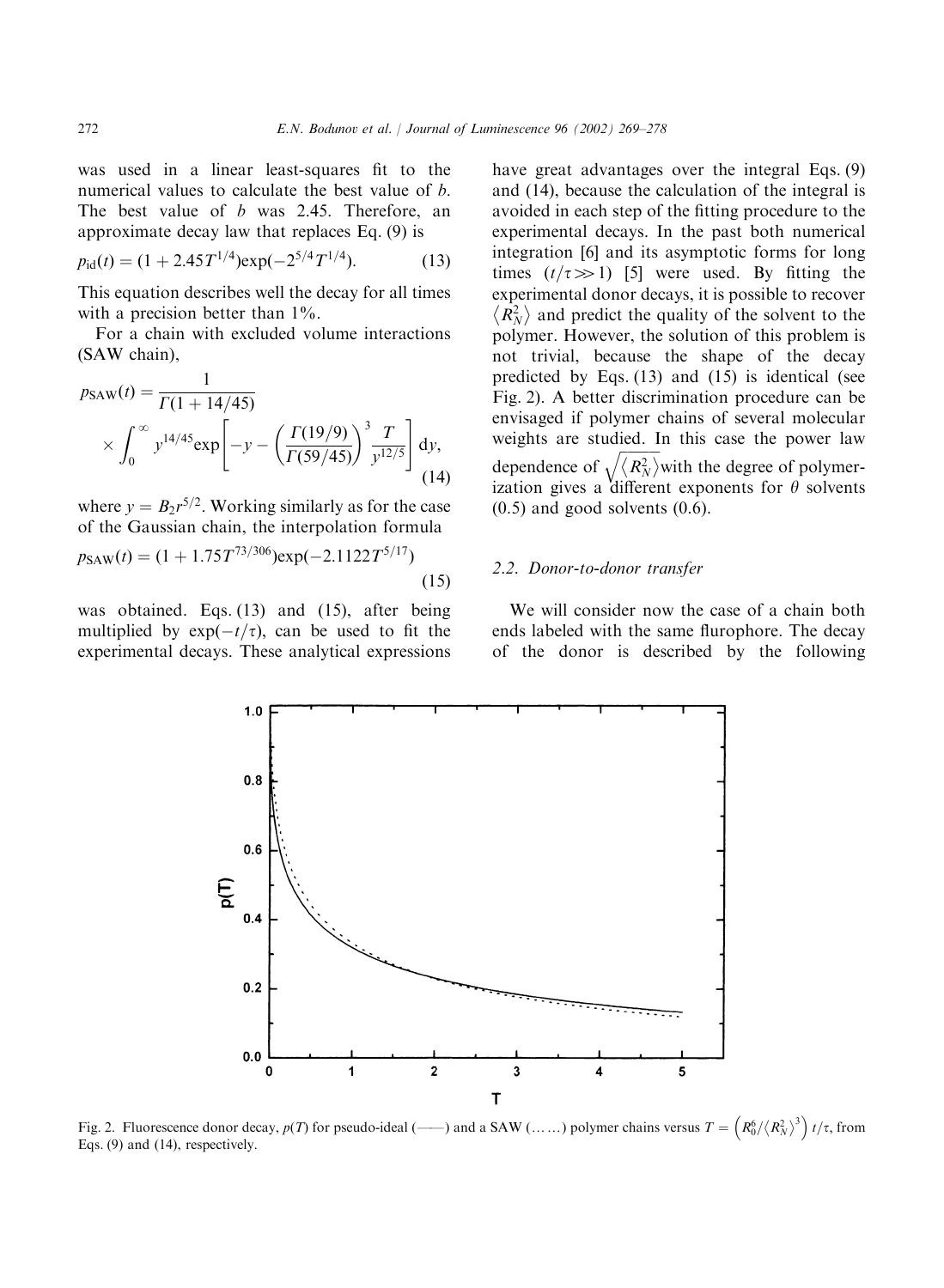equations:

$$
\frac{d}{dt}p_1(r,t) = -w(r)[p_1(r,t) - p_2(r,t)],
$$
\n(16a)

$$
\frac{d}{dt}p_2(r,t) = w(r)[p_1(r,t) - p_2(r,t)].
$$
\n(16b)

The solution to these equations, assuming that the donor 1 is excited at time zero,  $p(r, 0) = 1.0$ , is

$$
p_1(r,t) = \frac{1}{2} + \frac{1}{2} \exp[-2tw(r)].
$$
 (17)

The ensemble-average probability that an originally excited molecule is still excited at time t,  $G<sup>s</sup>(t)$ , is obtained by averaging Eq. (17) with the distribution function  $g_N(r)$ .  $G<sup>s</sup>(t)$  contains contributions from the original excited molecules and from re-excitations after one or more transfer events. Proceeding in a similar way as before, the interpolation formulas for the pseudo-ideal chain (precision  $>1\%$ )

$$
G_{\rm id}^s(t) = \frac{1}{2} + \frac{1}{2}(1 + 2.45T_1^{1/4})\exp(-2^{5/4}T_1^{1/4})\tag{18}
$$

and for the SAW chain (precision  $>3\%$ )

$$
G_{\text{SAW}}^{s}(t) = \frac{1}{2} + \frac{1}{2}(1 + 1.75T_1^{73/306})
$$
  
× exp(-2.1122T\_1^{5/17}) (19)

were obtained, with

$$
T_1 = 2T = \frac{2R_0^6}{\langle R_N^2 \rangle^3} \frac{t}{\tau}.
$$
 (20)

The anisotropy of fluorescence  $r(t)$  and  $G<sup>s</sup>(t)$  are related by

$$
r(t) = r_0 Gs(t),
$$
\n(21)

where  $r_0$  is the anisotropy at the initial time [4,11,16]. Fig. 3 compares the values of  $G<sup>s</sup>(t)$ calculated by Eqs. (18) and (19). As expected  $G<sup>s</sup>(t) \rightarrow 1/2$  at long times, because each chain contains exactly two donors and the excitation has equal probability of being in each one at infinity time, since no intrinsic deactivation processes were considered.



Fig. 3. Ensemble average probability  $G^{s}(T)$ , that an originally excited chromophore remains excited at time t, versus  $T =$ R6 <sup>0</sup>= R<sup>2</sup> N <sup>3</sup> <sup>t</sup>=t; for a pseudo-ideal ideal (FF) and a SAW (yy) polymer chain, calculated from Eqs. (18) and (19), respectively.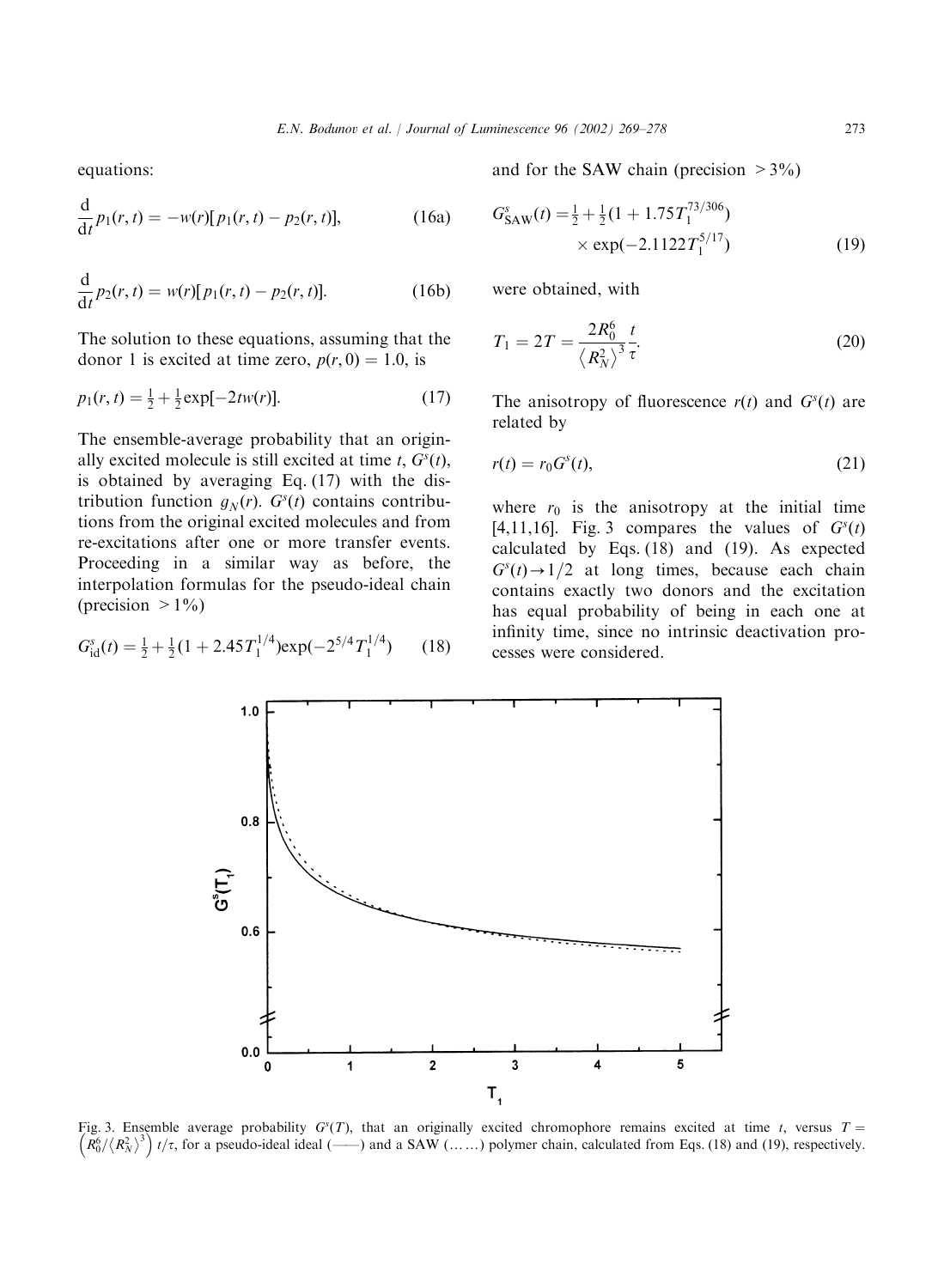#### 2.3. Inhomogeneous broadening

In recent years special attention has been paid to polymer containing donor and acceptor chromophores with inhomogeneous spectral broadening [2]. In these polymers the fluorescence decays, at a given temperature, are influenced by both the excitation wavelength and pulse spectral width. In the case of inhomogeneous spectral broadening, the donor decay curve (under non-selective excitation), can be written as

$$
p_{\text{inh}}(t) = \int g_{\text{D}}(E_1) dE_1 \int g_{\text{A}}(E_2) dE_2
$$
  
 
$$
\times \int dr 4\pi g_N(r) e^{-tw(E_1 - E_2, r)}, \qquad (22)
$$

where  $w(E_1 - E_2, r)$  is the rate of energy transfer from a donor to an acceptor having transition energies  $E_1$  and  $E_2$ , and  $g_D(E_1)$  and  $g_A(E_2)$  are the normalized distributions of donor and acceptor chromophores over transition energies. For simplicity, we will consider Gaussian distributions with equal widths,  $\sigma$ , and maximums located at the transition energies  $E_D$  and  $E_A$ ,

$$
g_{\rm D}(E) = \frac{1}{\sqrt{2\pi}\sigma} \exp\left[-\frac{(E_{\rm D} - E)^2}{2\sigma^2}\right]
$$
 (23a)

$$
g_{A}(E) = \frac{1}{\sqrt{2\pi}\sigma} \exp\left[-\frac{(E_{A} - E)^{2}}{2\sigma^{2}}\right]
$$
 (23b)

and that the homogeneous spectra of emission of donors and absorption of acceptors have also a Gaussian shape of width,  $\delta/\sqrt{2}$ . The rate of energy transfer by dipole–dipole mechanism (being proportional to the overlap integral of the spectra [3]) can be written as

$$
w(E_1 - E_2, r) = \frac{1}{\tau} \left[ \frac{R(E_1 - E_2)}{r} \right]^6
$$
 (24)

with

$$
R^{6}(E_{1} - E_{2}) = R_{0}^{6} \exp \left[-\frac{(E_{1} - E_{2})^{2}}{\delta^{2}} + \left(\frac{E_{D} - E_{A}}{\delta}\right)^{2}\right],
$$
 (25)

where  $R_0$  is the Förster radius of energy transfer from a donor to an acceptor having transition energies  $E_1 = E_A$  and  $E_2 = E_D$ .

The third integral in Eq. (22) was calculated as in Section 2.1. Using this result and substituting Eq.  $(24)$  into Eq.  $(22)$ , we obtain

$$
p_{\rm inh}(t) = \int g_{\rm D}(E_1) \, \mathrm{d}E_1
$$

$$
\times \int g_{\rm A}(E_2) \, \mathrm{d}E_2[1 + 2.45T^{1/4}(E_1 - E_2)]
$$

$$
\times \exp[-2^{5/4}T^{1/4}(E_1 - E_2)] \tag{26}
$$

with

$$
T(E_1 - E_2) = \frac{t}{\tau} \frac{R_0^6}{\langle R_N^2 \rangle^3}
$$

$$
\times \exp\left[ -\frac{(E_1 - E_2)^2}{\delta^2} + \left(\frac{E_D - E_A}{\delta}\right)^2 \right].
$$
 (27)

Fig. 4 shows the results of the numerically integration of Eq. (26) for  $E_D = E_A$ . It can be seen that the increase of inhomogeneous broadening (the ratio  $\sigma/\delta$ ) slows down the emission decay, because the broadening decreases the rate of energy transfer for all donor–acceptor pairs (see Eqs. (24) and (25)).

The donor decays were also calculated for  $E_D - E_A = 2\sigma$  and the results are plotted in Fig. 5. In this case the decay is faster at the beginning but at long times become slower, because the rate of energy transfer increases for donor–acceptor pairs with  $E_1 - E_2 \lt E_D - E_A$  and decreases for pairs with  $E_1 - E_2 > E_D - E_A$  (see Eqs. (24) and (25)). In any case, the influence of inhomogeneous broadening can be observed only for  $\sigma/\delta > 0.2$ .

## 3. Polymer dynamics

The donor decay can be written as [17–21]

$$
p_{\text{dif}}(t) = 4\pi \int_0^\infty r^2 g_N(r, t) \, \mathrm{d}r,\tag{28}
$$

where the end-to-end distribution function for excited pairs,  $g_N(r, t)$ , is a function of time. For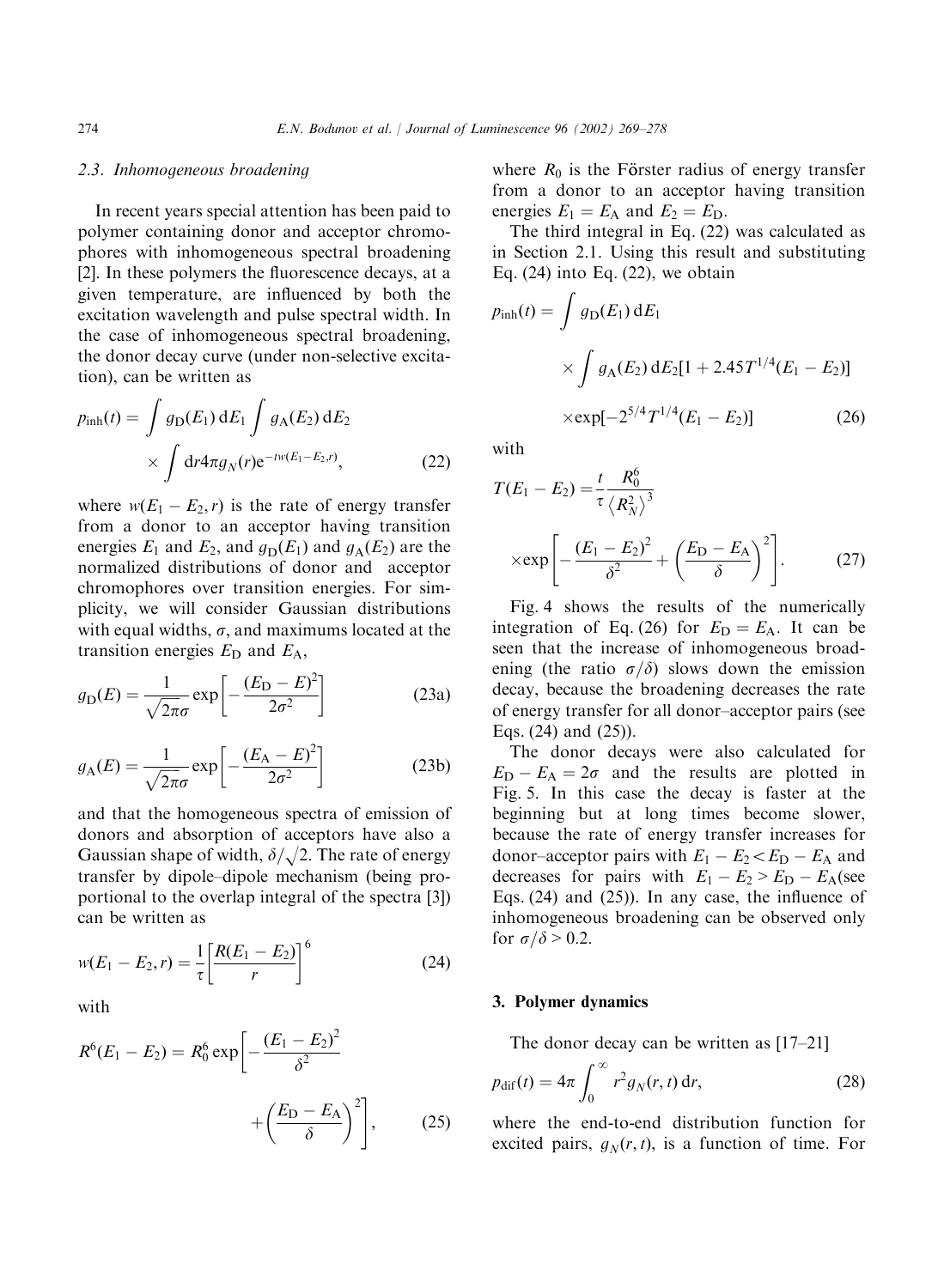

Fig. 4. Donor decay curve,  $p(T)$  for a pseudo-ideal polymer chain considering the inhomogeneous spectra broadening, calculated from Eq. (26). The maximum of the fluorescence spectrum of the donor and the maximum of absorption spectra of the acceptor are at the same transition energy ( $E_D = E_A$ ). The curves are labeled with the ratios between the inhomogeneous ( $\sigma$ ) and homogeneous ( $\delta$ ) widths of spectral broadening.



Fig. 5. Donor decay curve,  $p(T)$ , for a pseudo-ideal polymer chain considering the inhomogeneous spectra broadening, calculated from Eq. (26). The maximum of the fluorescence spectrum of the donor  $(E_D)$  and the maximum of absorption spectra of the acceptor  $(E_A)$  are at different transition energies  $(E_D = E_A + 2\sigma)$ . The curves are labeled with the ratios between the inhomogeneous ( $\sigma$ ) and homogeneous  $(\delta)$  widths of spectral broadening.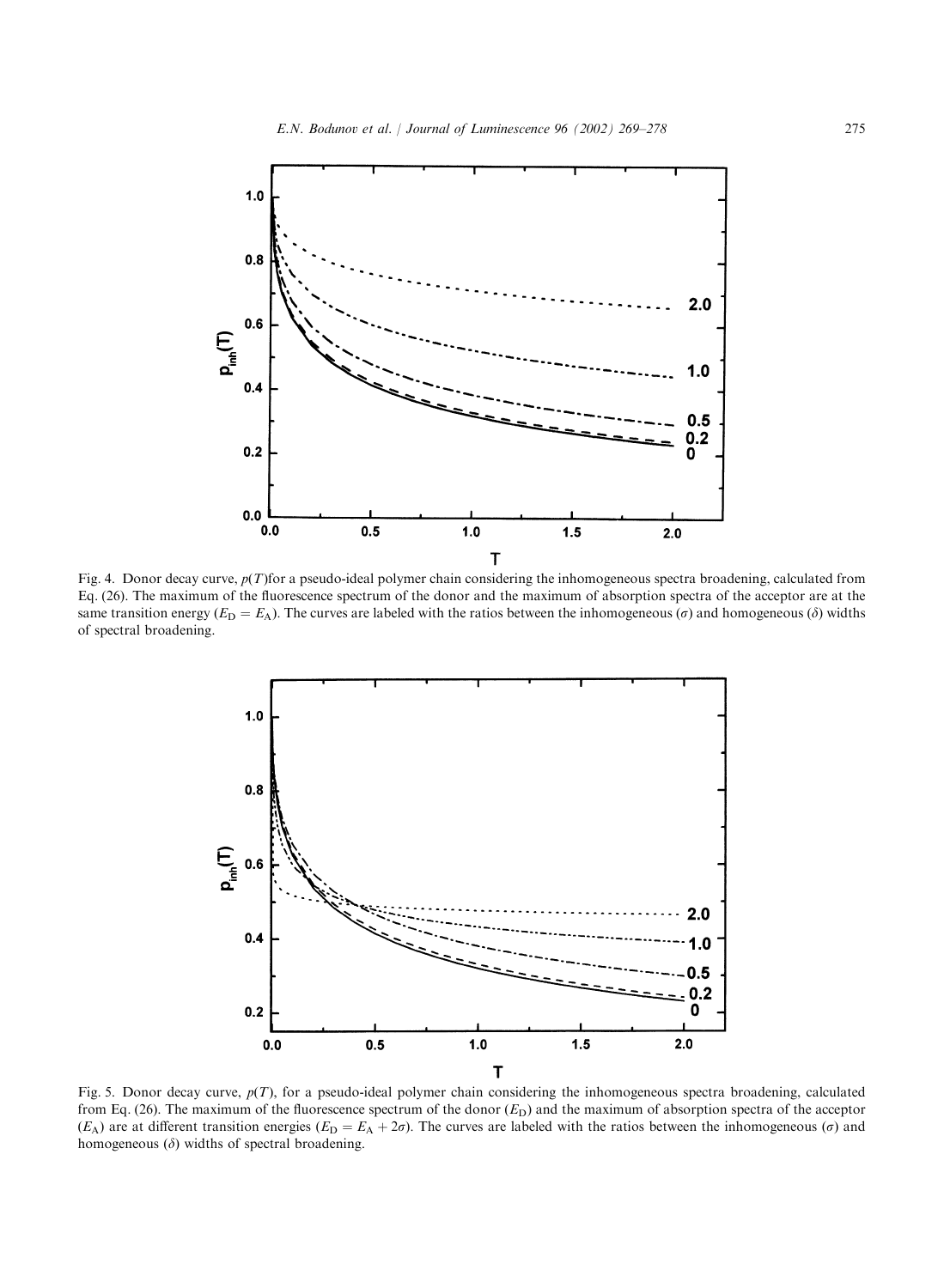$t = 0$ ,  $g_N(r, t = 0) = g_N(r)$ . For longer times, this is no longer the case, owing to two different factors: (i) preferential depletion of the pairs at short distances, owing to faster transfer; (ii) chain motion, owing to diffusion, counteracting depletion by energy transfer. This second factor is of course the more important the longer the lifetime of the donor, and the more fluid the solvent. When diffusion is fast enough to compensate for depletion by energy transfer,  $g_N(r, t) \simeq g_N(r)$  for all times and the decay becomes single exponential (fast diffusion limit). When the diffusion is negligible, the results of Section 2.1 are retrieved. We will deal here with the situation intermediate between the two extreme cases mentioned.

The most appropriate chain model is the beadspring model of Rouse [22] and Zimm [23]. The polymer chain is modeled as a system of  $n$  beads and  $n-1$  entropic harmonic springs, being the mass concentrated in the beads that move in solution with friction coefficient,  $\xi$ . The Zimm model considers the hydrodynamic interactions, resulting from the coupling, mediated by the solvent, between the flow fields in different beads, which were disregarded in the primitive Rouse model. Both models predict a spectrum of relaxation times characteristic of large scale as well as short scale diffusive motions. In our case only the large scale diffusive motions are relevant, which simplify the problem. In this case the very simple harmonic spring model (two beads connected by a spring) can be used to describe the dynamics. When the distance between chromophores attached at the polymer chain ends change by small steps compared to  $R_0$ , the distribution function,  $g_N(r, t)$  obeys the diffusion equation [17,18],

$$
\frac{\partial}{\partial t} g_N(r, t) = D \frac{1}{r^2} \frac{\partial}{\partial r} r^2 \frac{\partial}{\partial r} g_N(r, t) \n+ D \frac{1}{r^2} \frac{\partial}{\partial r} \left( r^2 g_N(r, t) \frac{\partial V}{\partial r} \right) \n- w(r) g_N(r, t),
$$
\n(29)

where  $D$  is the diffusion coefficient of the chain, and

$$
V(r) = U(r)/kT = -\ln g_N(r). \tag{30}
$$

 $U(r)$  is a pseudo-potential of interaction between the beads,  $k$  is the Boltzmann constant and  $T$  the absolute temperature.

To obtain the time evolution of the distribution function the diffusion equation must be solved with appropriate boundary and initial conditions

$$
\frac{\partial}{\partial r} g_N(r, t) + \frac{\partial}{\partial r} V(r)|_{r=r_0} = 0,
$$
\n(31a)

$$
g_N(r,0) = g_N(r),\tag{31b}
$$

where  $r_0$  is the distance of closest approach.

The first two terms on the right-hand side of Eq. (29) describe the change of the distribution function  $g_N(r, t)$  due to Brownian motion in the spherical potential  $U(r)$ , while the third one takes into account the decrease of the number of conformations due to the energy transfer events. The reflecting boundary condition ensures that the chromophores at both chain ends cannot approach closer than the distance  $r_0$ .

Eq. (29) was solved numerically for a short polymer chains (N between 4 and 22) and chain end-to-end distribution function for both SAW chains [17,20,21] and pseudo-ideal polymer chains [18,19].

Introducing the dimensionless variables:

$$
x = \frac{r}{\sqrt{\langle R_N^2 \rangle}},\tag{32a}
$$

$$
D_r = \frac{D\tau \left\langle R_N^2 \right\rangle^2}{R_0^6} \tag{32b}
$$

and the new function,  $f(x, T)$ 

 $g_N(x, T) = f(x, T)g_N(x)$ . (32c)

Eq. (29) can be rewritten as

$$
\frac{\partial}{\partial T} f(x, T) = D_r \frac{\partial^2}{\partial x^2} f + D_r \frac{\partial}{\partial x} f\left(\frac{2}{x} - \frac{\partial V}{\partial x}\right) - \frac{1}{x^6} f\tag{33}
$$

with the initial and boundary conditions

$$
f(x,0) = 1,\tag{34a}
$$

$$
\frac{\partial}{\partial x} f(x, T)|_{x=x_0} = 0.
$$
 (34b)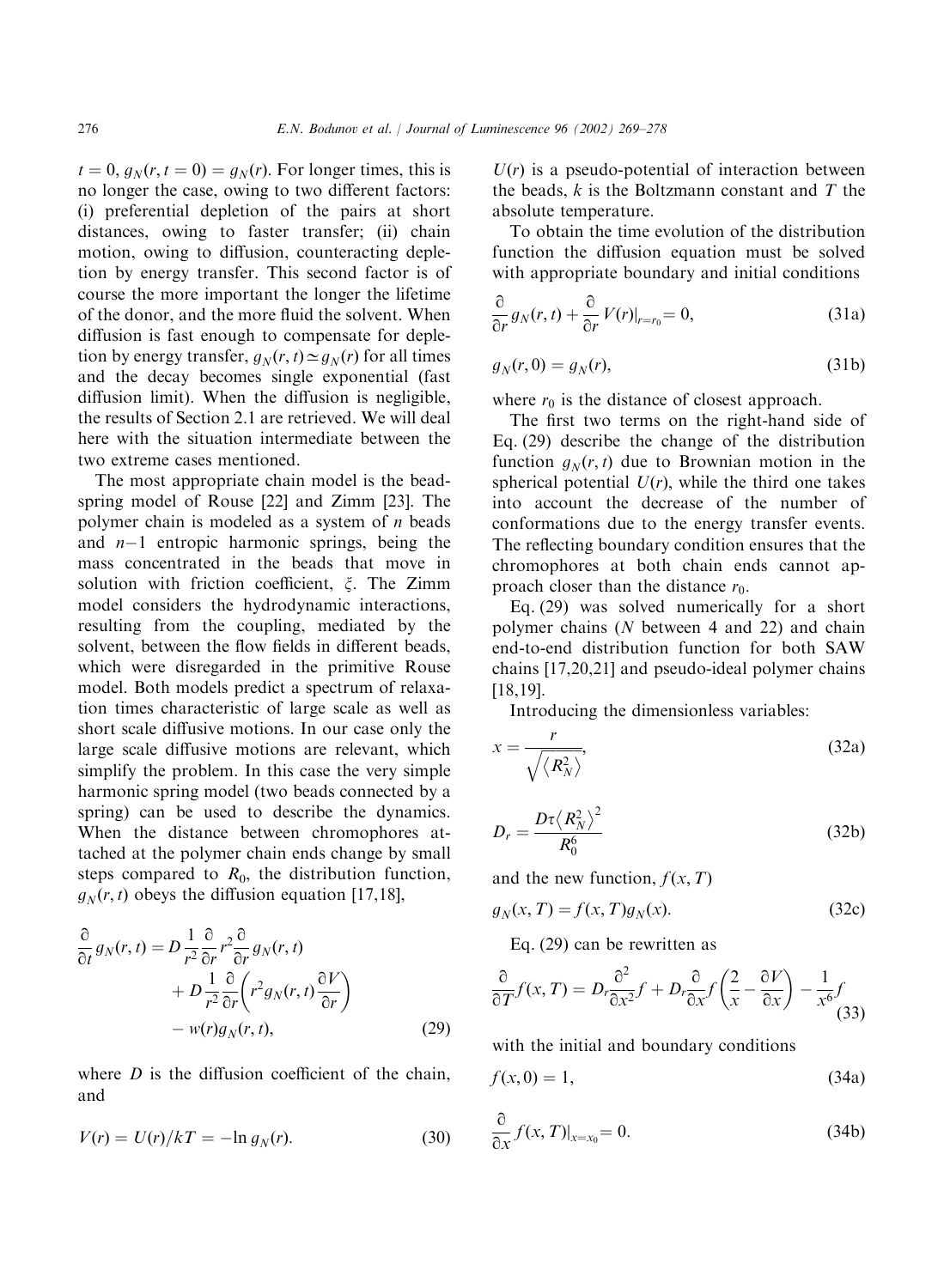The normalized potential,  $V(x)$  obey the equation  $\partial V$ 

$$
\frac{\partial V}{\partial x} = 3x\tag{35}
$$

as expected since the chain harmonic spring model was used. The donor decay curve is given by

$$
p_{\text{dif}}(t) = 4\pi \int_0^\infty x^2 f(x, t) g_N(x) \, \mathrm{d}x. \tag{36}
$$

Fig. 6 shows the donor decay from Eq. (36) after performing the numerical integration of Eq. (33) with  $x_0 = r_0/$  $\frac{1}{\sqrt{2}}$  $\sqrt{\langle R_N^2 \rangle} = 0.01$  and boundary conditions given by Eq. (34a) and (34b). The results showthat diffusion becomes important for values of the reduced diffusion coefficient,  $D_r =$  $D\tau \langle R_N^2 \rangle^2 / R_0^6 > 10^{-5}$ .

For sufficiently long times the decay is exponential

$$
p_{\text{dif}}(t) = \exp(-k_{\text{dif}}t) \tag{37}
$$

with a rate constant given by (rapid diffusion limit)

$$
k_{\text{dif}} = \frac{1}{\tau} 4\pi \int_{r_0}^{\infty} \left(\frac{R_0}{r}\right)^6 g_N(r) r^2 \, \text{d}r. \tag{38}
$$

To obtain analytical results from this equation the distribution function  $g_N(r)$ , was approached by a rectangular function with width equal to  $\sqrt{\langle R_{N}^{2} \rangle}$ and  $r_0 \ll \sqrt{\langle R_N^2 \rangle}$ . For an ideal polymer chain (see  $\frac{1}{4}$ Eq.  $(5)$ , we obtain

$$
k_{\rm dif}^{\rm id} \cong \frac{1}{\tau} \frac{R_0^6}{\left\langle R_N^2 \right\rangle^{3/2} r_0^3},\tag{39}
$$

while for a SAW polymer chain (see Eq.  $(6)$ ),

$$
k_{\rm dif}^{\rm SAM} \cong \frac{1}{\tau} \frac{R_0^6}{\langle R_N^2 \rangle^{(3+5/18)/2} r_0^{3-5/18}}.
$$
 (40)

The differences between  $k_{\text{dif}}^{\text{id}}$  and  $k_{\text{dif}}^{\text{SAW}}$  are very small, owing to the small differences on the distribution function,  $g_N(r)$ , for  $\theta$  and good solvents.

### 4. Conclusions

The energy transfer between chromophores attached to the ends of an isolated polymer chain



Fig. 6. Fluorescence donor decay curves,  $p_{\text{dif}}(t)$ , calculated from Eq. (36), for a pseudo-ideal polymer chain, considering the variation of end-to-end separation distance during the energy transfer time. The curves are labeled with the reduced diffusion coefficient,  $D_r = D \tau \langle R_N^2 \rangle^2 / R_0^6$ .